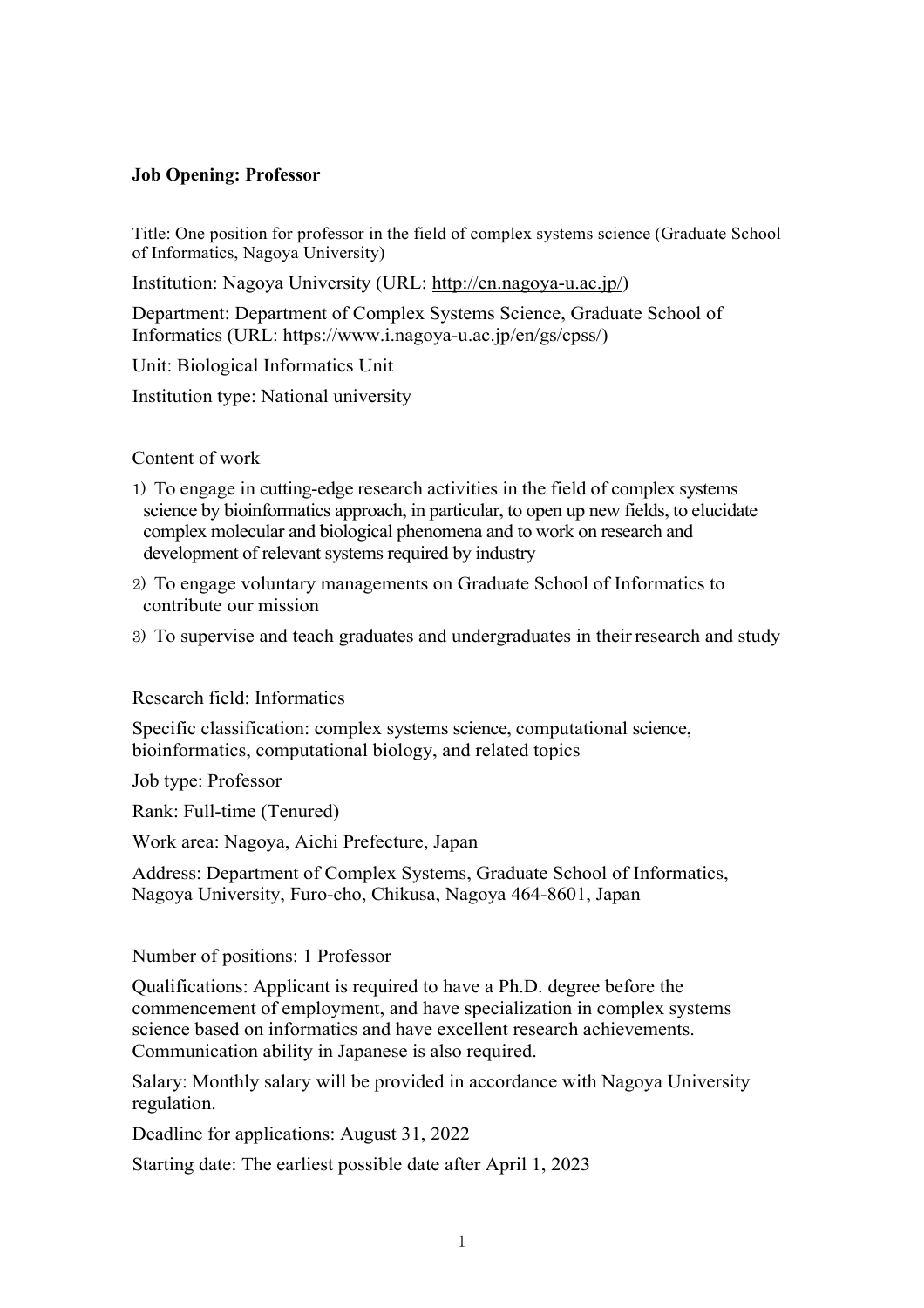Application materials

- 1) Curriculum Vitae (Please include an e-mail address)
- 2) A list of research achievements (including peer-reviewed journal papers, peerreviewed conference papers, books, invited talks, doctoral dissertation, etc.)
- 3) Five key articles of applicant's ownresearch
- 4) An abstract of research activities to date (within 2 pages)
- 5) A brief description of your own research plans in the future (1 page)
- 6) A short essay on your teaching activities to date and teaching plans/aspirations (1 page)
- 7) A detailed list of obtained research funds (grant name, project title, total budget,  $year(s)$ , PI or CI)
- 8) A detailed list of social implementations of research and development results
- 9) Other supporting materials (teaching experiences, awards, patents, academic society and social activities, etc., if the applicant would like to present)
- 10) Full names and contact details (with e-mail address) of two references and their recommendation letters.
- 11) A form for declaration of applicable specific categories. The form is available at<https://www.i.nagoya-u.ac.jp/resume/>
	- In November 2021, with the clarification of the scope of control of "deemed exports" under the Foreign Exchange and Foreign Trade Act ("FEFTA"), a portion of the provision of confidential information must comply with FEFTA.
	- Technology provided by universities and research institutions to faculty and staff is FEFTA is subject to control. As a result of this change, faculty applications will also be subject to FEFTA controls.
	- When applying for this solicitation, you will be required to submit an Applicable Specific Category Determination Form in accordance with the Applicable Specific Category Determination Flowchart.
	- In addition, faculty members are required to submit a "Confirmation Form" at the time of employment.

Note: Prepare a A4 or letter-size PDF file including all application materials above, and compress it in a zip format. File title should be "Professor Application to Bioinformatics Informatics Unit". When its total volume is more than 40 Mb, divide them into a couple of files:

Application submission: Send a zip file including all application materials by Email to: Professor Kei Tokita (tokita@i.nagoya-u.ac.jp, 052-789-4736))

Note: We notify the applicant when we receive applications. If there is no